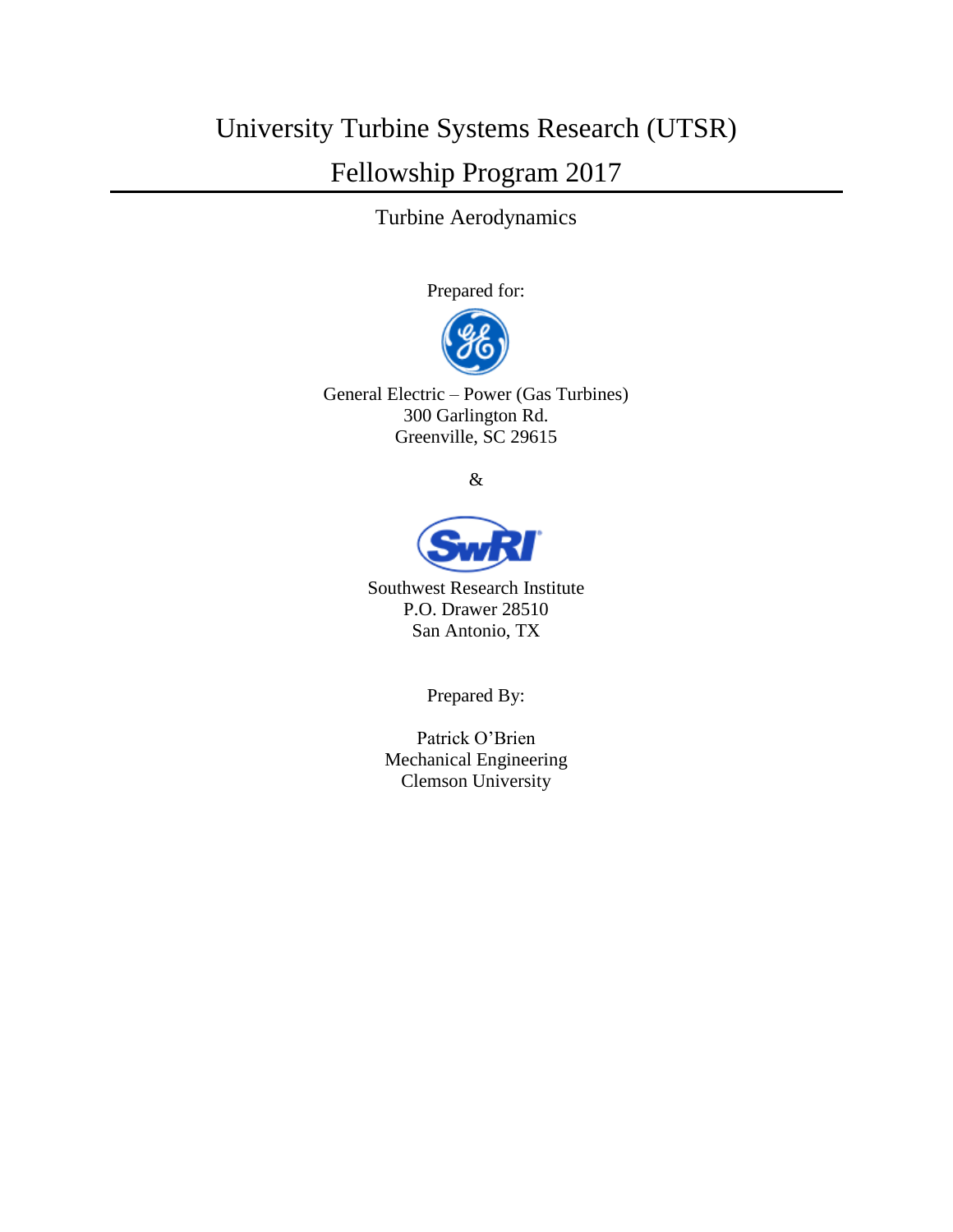**Due to the nature of the projects, many critical details have been left out due to proprietary information and property infringement.**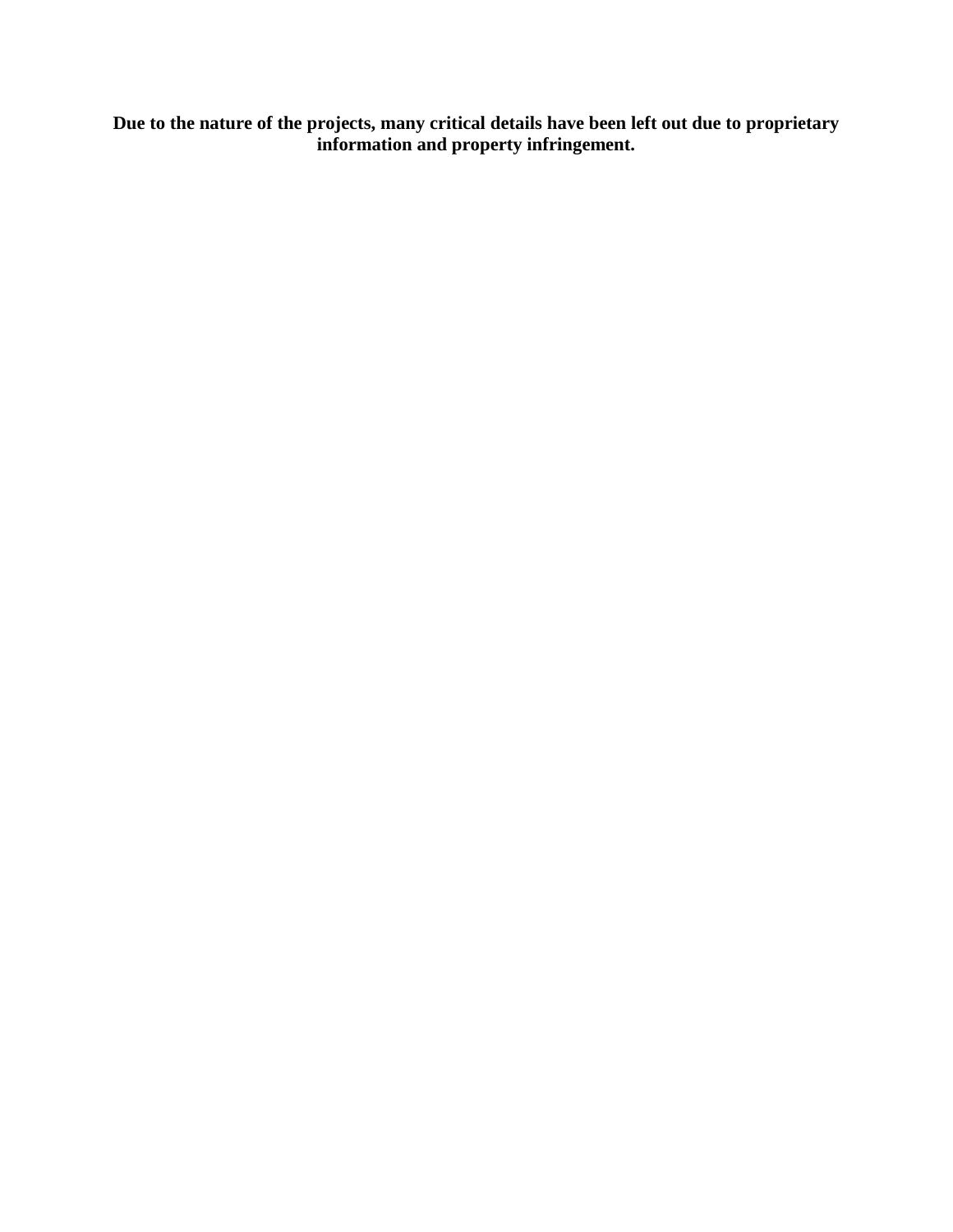#### **1. Introduction**

The goal for this project was to better understand the effects of different trailing edge parameters on the efficiency of gas turbine airfoils. Two main categories of trailing edge design were investigated. The first being the shape, and the second were the cooling characteristics of the airfoil. The trailing edge shapes used were generated using a MATLAB script, that systematically produced shapes with different degrees of roundness. The script used two factors to produce the trailing edge points; the factors were named the "roundness" and "flatness" factors. The different shapes were run both steady and unsteady and then analyzed for changes in stage efficiency.

For the trailing edge cooling the temperature and hole spacing were changed for one study. The round trailing edge shape was chosen to be used for the cooing studies because it was the baseline for the shape study. The other study changed the film hole size along with the hole spacing. In all cases the total added flow was held constant. Similarly, the efficiencies would be analyzed for those studies.

#### **2. Generating Trailing Edge Shapes**

A MATLAB script was created to produce trailing edge shapes in a standardized manner. The method consisted of two parameters used as inputs into the script. The first input was named the "roundness" factor. The factor is a fraction between 0 and 1, and is used to determine at what percentage of the trailing edge radius the new trailing edge begins. The squarest shape means it has a roundness factor of 0, and the round case has a roundness factor of 1. The second parameter is called the "flatness" parameter. It was used to determine the height of the new trailing edge. (See Figure 1). The cases primarily depended on the roundness factor as separation would occur near that point, which simplified analyzing the shapes because the study focused on one factor instead of two. Further studies involving the flatness parameter would be useful in the future.



**Figure 1.** This is a figure of the round trailing edge from which the other cases were inscribed from, and the  $0.7\_0.5$ case is shown as an example. The first parameter (roundness factor) gives the percent length of the trailing edge. The second parameter (flatness) gives how flat the edge is. (0 being square and 1 being round).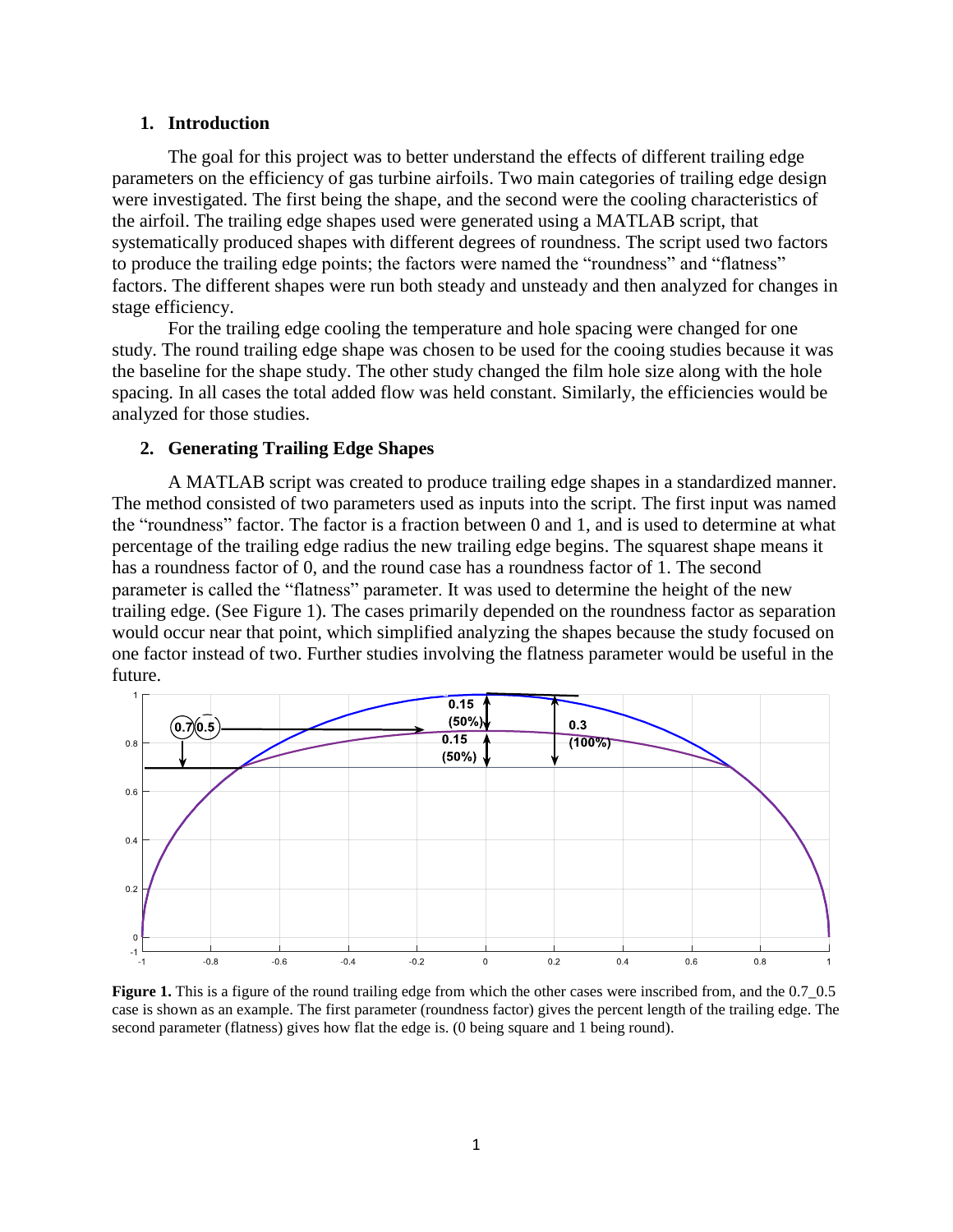#### **3. Steady vs. Unsteady Results for Roundness Study**

All five cases shown in Figure 2 were run both steady and unsteady on a single stage (stage 1 nozzle and blade). The roundness factor was plotted against the stage 1 delta efficiency. The baseline for the delta efficiency were the steady and unsteady round cases. As seen in Figure 3, the results for the steady cases had a general trend of decreasing as the shape moved from round to square, which was expected. However, there was a point at which the loss leveled out. This was unexpected especially when compared to the unsteady cases, which never leveled off. Instead the unsteady cases showed more losses. While running these cases, it was also noted that even small deformities could cause a sizeable jump in efficiency. The code is thus sensitive to small trailing edge changes and it is important to get the airfoil shape correct. Further investigation is needed to understand the trends occurring in the steady and unsteady results.



**Figure 2.** The five non-dimensional cases used to understand the effects of changing a TE shape. These cases were chosen to obtain an even distribution of round to square cases.



**Figure 3.** Stage 1 loss as a function of roundness.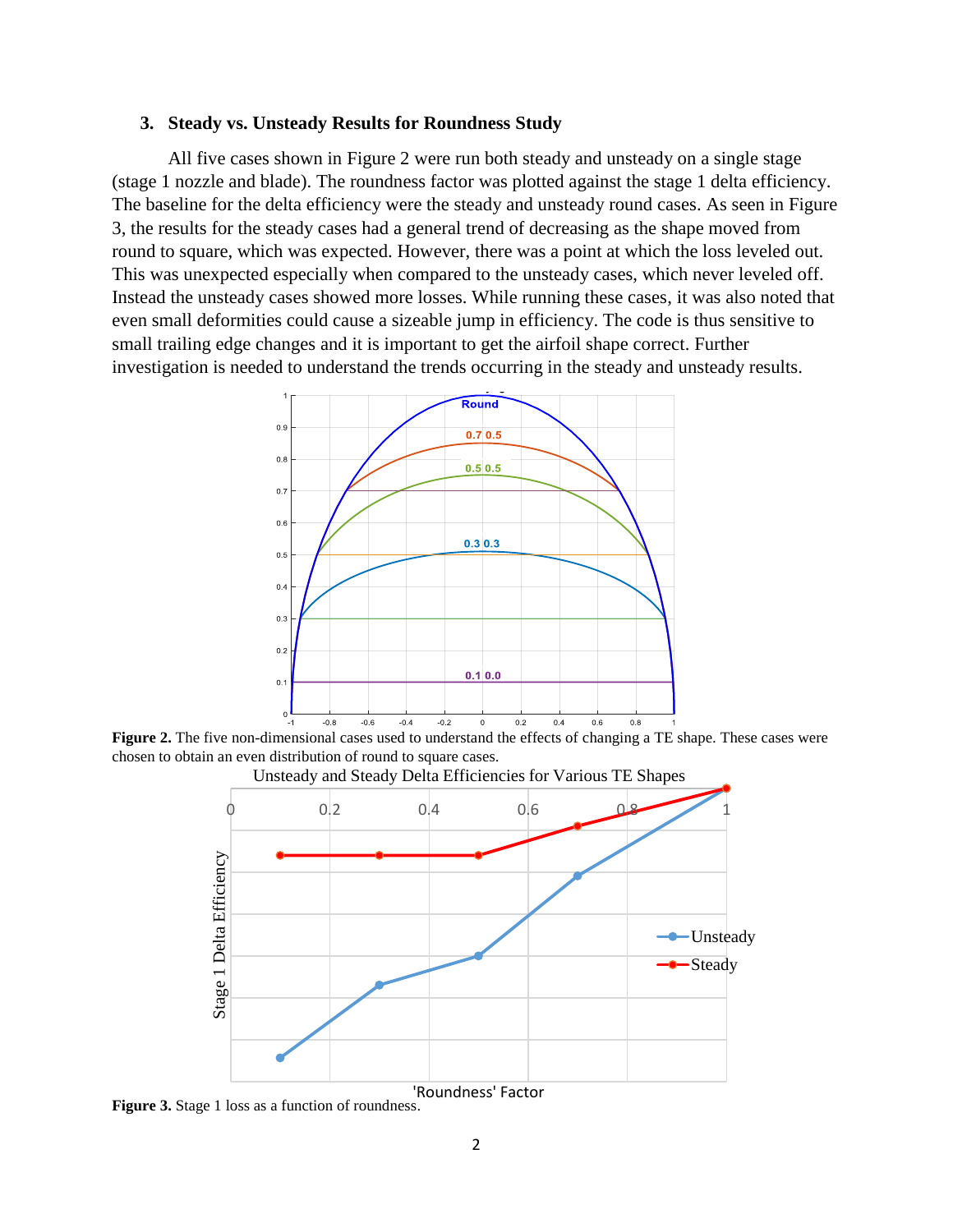In order to better understand where the losses were coming from, the nozzle 1 delta losses were plotted in Figure 4 as a function of roundness. However, more investigation is needed to understand the plot. The nozzle 1 delta efficiency displays that the 0.1 case does not fit the trends for either the steady or unsteady. The unsteady curve shows a steep slope between the 0.3 and 0.1 cases, and the steady curve shows less loss coming from the 0.1 case than the 0.3 or 0.5 case. This could be due to uncertainties, but most likely it was some deformity in the trailing edge that occurred due to the method of adding new trailing edges to original airfoil geometry. The TP3 point is taken to be what the true value should be for a nozzle 1 loss, because it is based on test data. The steady is relatively close, but again having an untrustworthy data point makes it hard to make any conclusions with confidence.





'Roundness' Factor



Instantaneous entropy contour plots shown in Figure 5, display how the wake changes based on the trailing edge shape. As the trailing edge becomes more round there is more vortex shedding for the unsteady cases. Wakes produced by the squarer cases will cause greater loss to occur in the blades downstream. The steady cases on the other hand have a smooth wake and there are no apparent changes as the shape changes.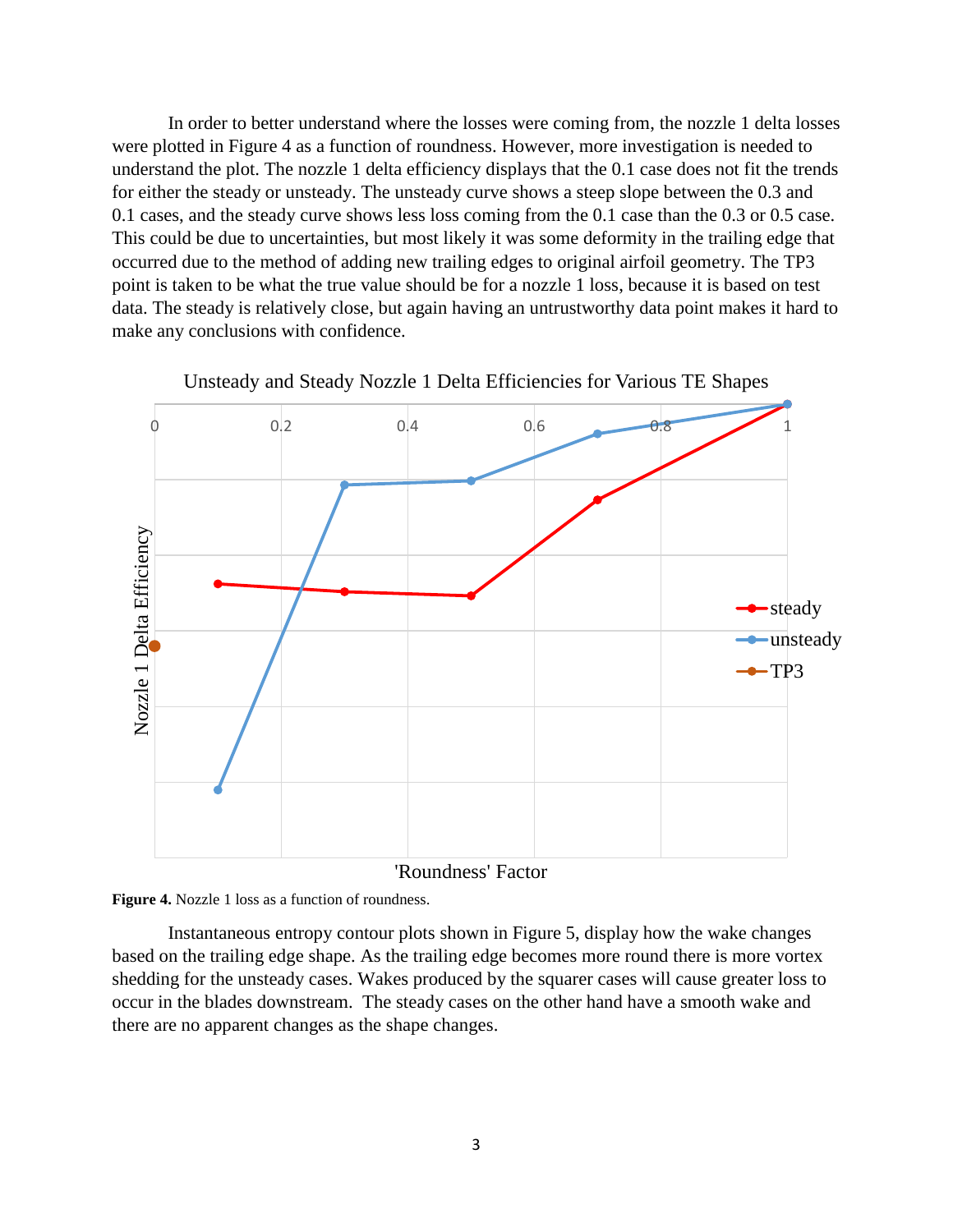

Figure 5. Entropy contour plots for the five steady and unsteady cases.

In comparing the steady and unsteady cases the separation points were analyzed (see Figure 6.). The points on the suction side and pressure side were estimated based on contour plots. In both studies the separation points went in order of roundness factor. The round case had flow separate the farthest downstream and the 0.1 case had its flow separate the earliest. Also, the location of separation coincides relatively close to the location where the roundness factor dictates the curve to deviate from the fully round shape.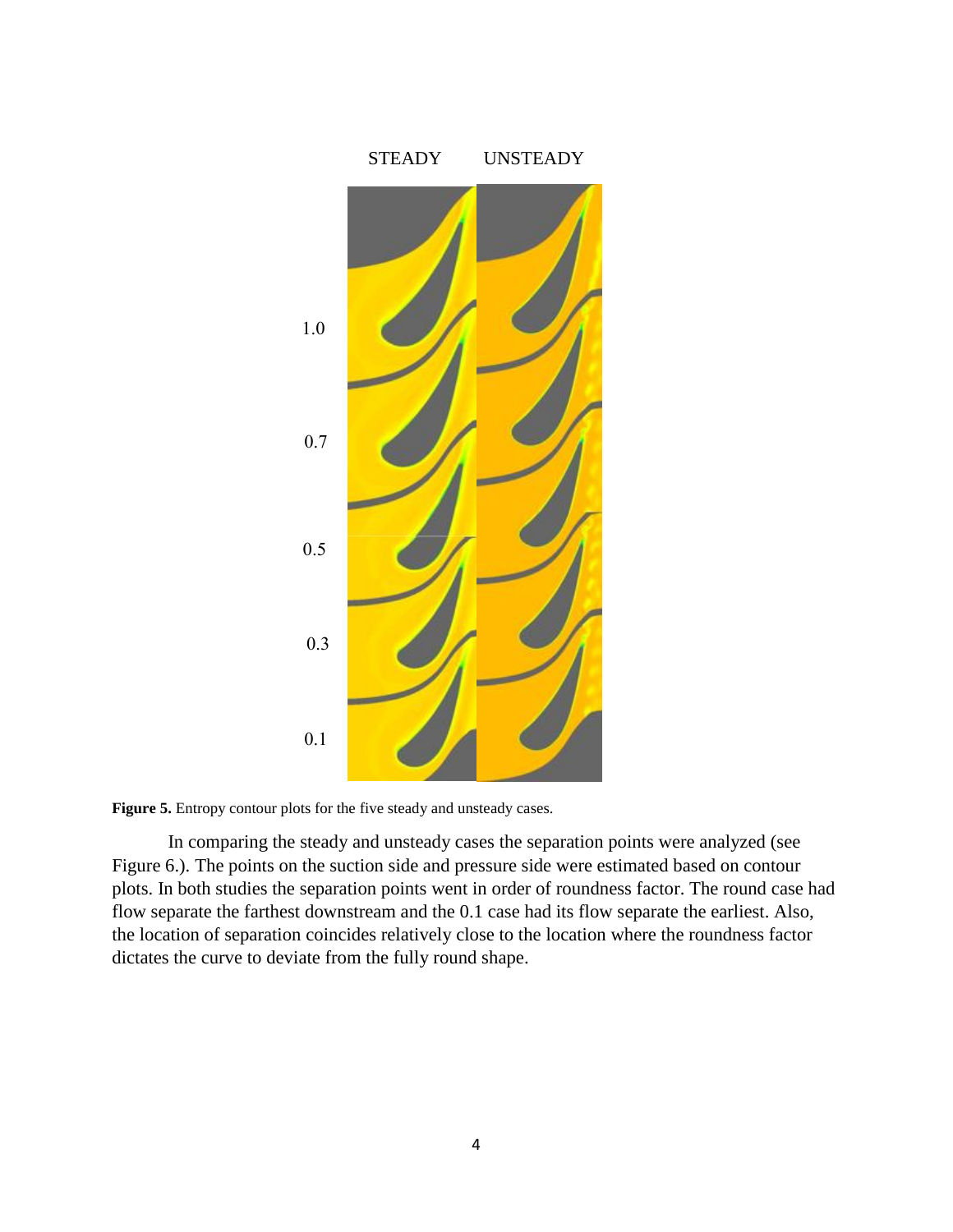



**Figure 6.** The relative location of separation for the 5 unsteady cases (a), and steady cases (b).

## **4. Additional Trailing Edge Shapes**

Another part of the trailing edge shape study, was the more unconventional trailing edge shape design. Two additional shapes (see Figure 7) chosen were the elliptical and the profiled trailing edges. The elliptical trailing edge was three times as long as the trailing edge thickness. The advantage for the ellipse was that it would prevent separation from occurring until farther downstream on the airfoil boosting efficiency and thus reducing the effective trailing edge thickness. The profiled case was a round case, but the suction side of the airfoil had been filed down to make it thinner. This makes the trailing edge thickness thinner and increasing efficiency.



**Figure 7.** Plot of the three best trailing edge shapes that were overlaid upon each other.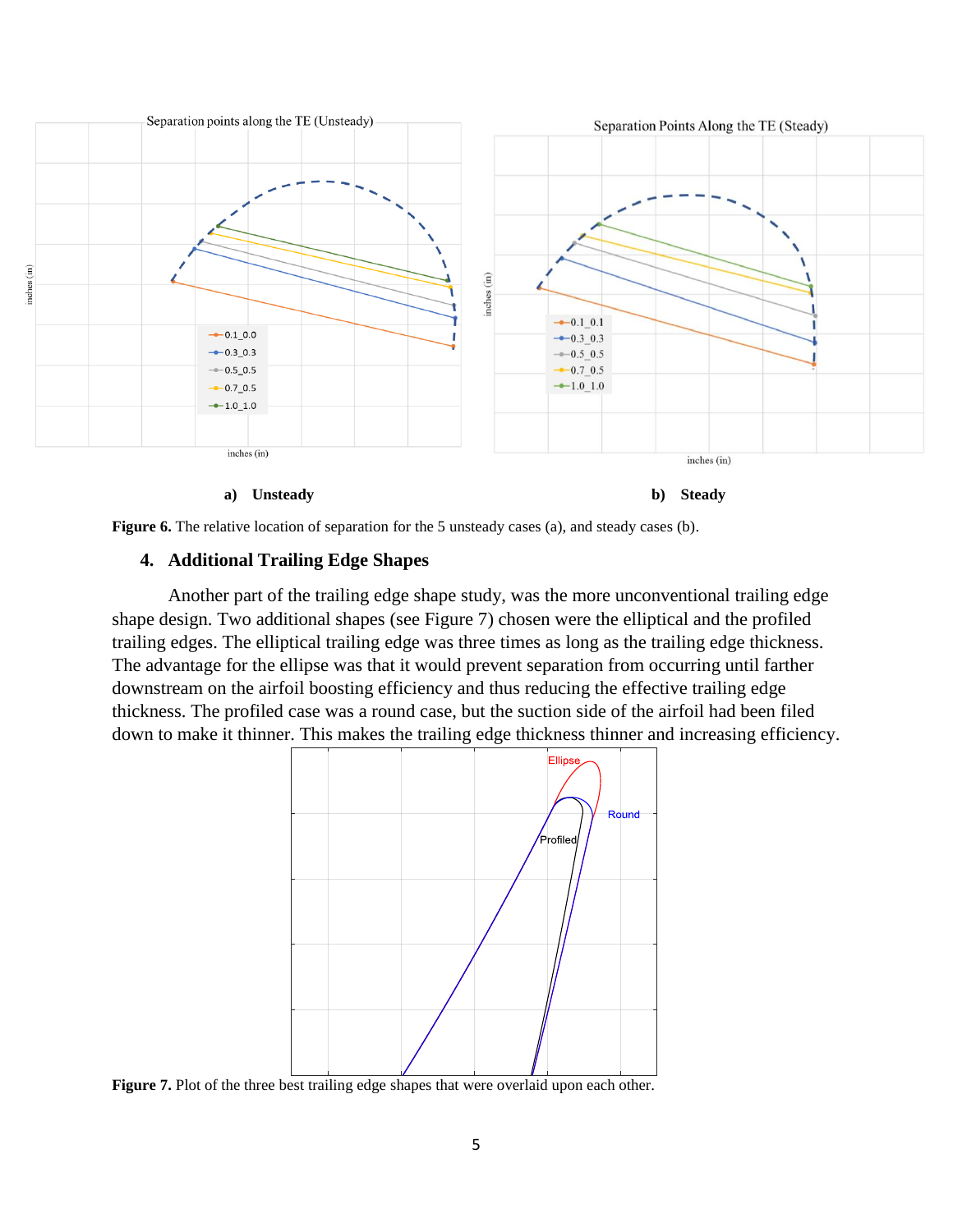Shown below in Figure 8 is the comparison of the ellipse and profiled cases compared to the steady and unsteady round cases that were used as the baseline. The elliptical trailing edge had the best efficiency in both the steady and unsteady runs. The elliptical trailing edge was much longer which allowed it to have separation points the farthest downstream of all the trailing edges studied. Thus, giving the elliptical shape a smaller trailing edge. The profiled case was better than the round case but not as efficient as an ellipse. This was expected because the profiled case had a smaller trailing edge thickness than the original round case.



**Figure 8.** The delta efficiencies of the shapes shown in figure 7, where the baseline is the round case (case 1.0).

The last results for the trailing edge shape study were on the losses due to the profiled case. The original profiled case was cut at the tangency points (cut profiled) and at the separation points (cut profiled 2) to understand the amount of loss that would occur when compared to the original profiled case. (See Figure 9). Looking at Figure 10, as expected there was more loss for the cut at the tangency points (cut profiled) than a cut at the separation points (cut profiled 2). Also, it was found that it was not worth profiling an airfoil if the edge is going to be cut at the tangency points, because a round trailing edge (case 1.0) would perform better. However, a cut at the separation points (cut profiled 2) would still produce a better efficiency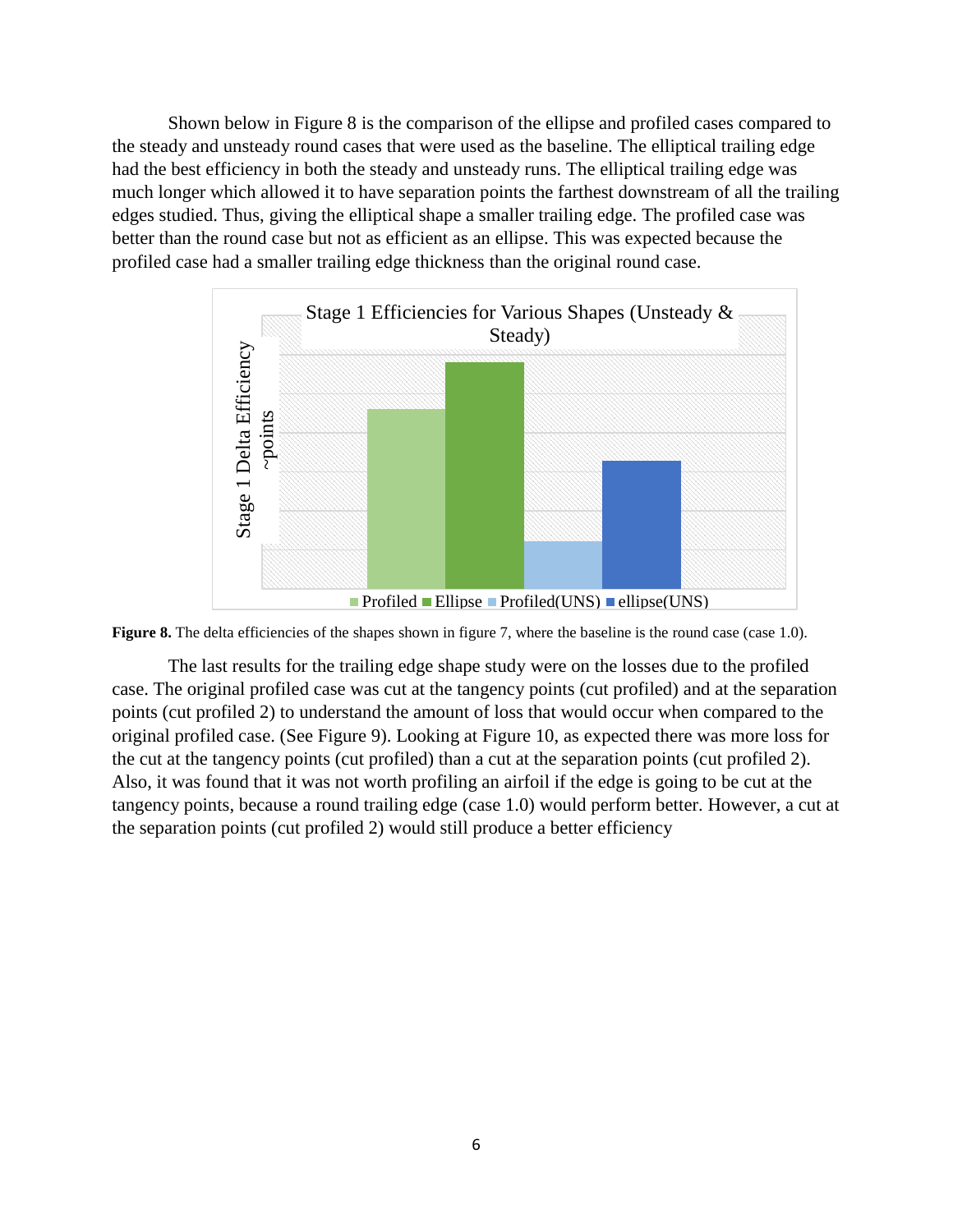

**Figure 9.** A plot of the three profiled cases displaying the differences between each cut.





#### **5. Trailing Edge Cooling**

The study on trailing edge cooling used source vectors to model the cooling holes as shown in Figure 11. The study can be broken down into two sections. The first section involves increasing the temperature of the coolant while keeping the total flow constant. The ratio of the coolant temperature (TTc) to mainstream temperature (TTm) was kept consistent within each case so the cases could be compared easily. The coolant temperature would change, while the mainstream would remain constant. In order to obtain a constant total flow, while also changing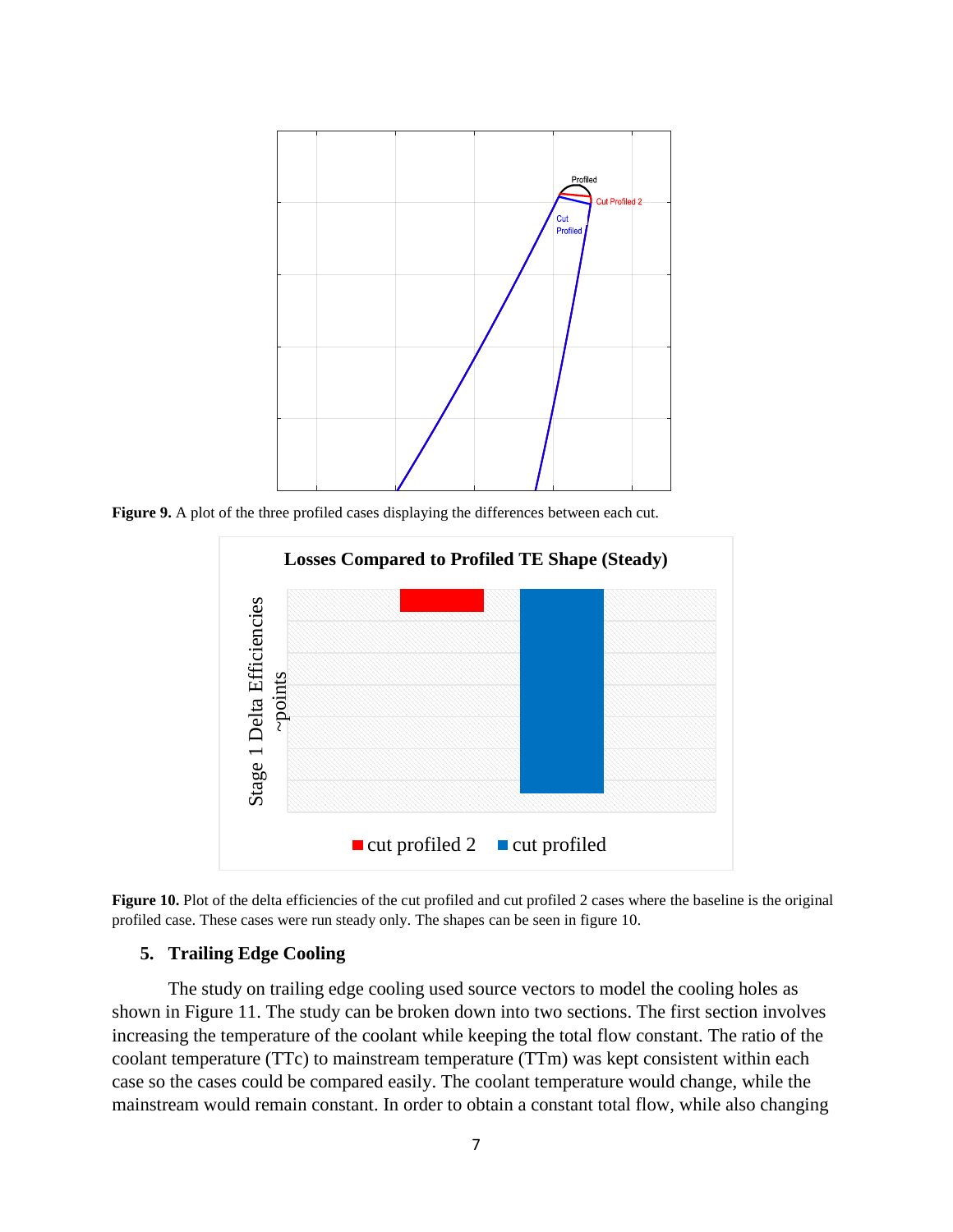the coolant temperature, the number of holes modeled in the airfoil had to change with the mass flow rate of the coolant per hole.



Figure 11. A picture of the trailing edge showing the source vectors from the cooling holes.

The other section of the study, involved a 2x increase in area for the film holes and analyzing the effects on stage efficiency (see Figure 12). Changing the area of the holes was done by increasing the diameter of the film holes (S) to trailing edge thickness (TET) ratio. The total coolant mass flow and temperature were held constant. The number of holes had to change with the mass flow rate of coolant per hole, to ensure the total flow was constant.



**Figure 12.** Two trailing edges are pictured, the one on the left has 2x more hole area than the right trailing edge.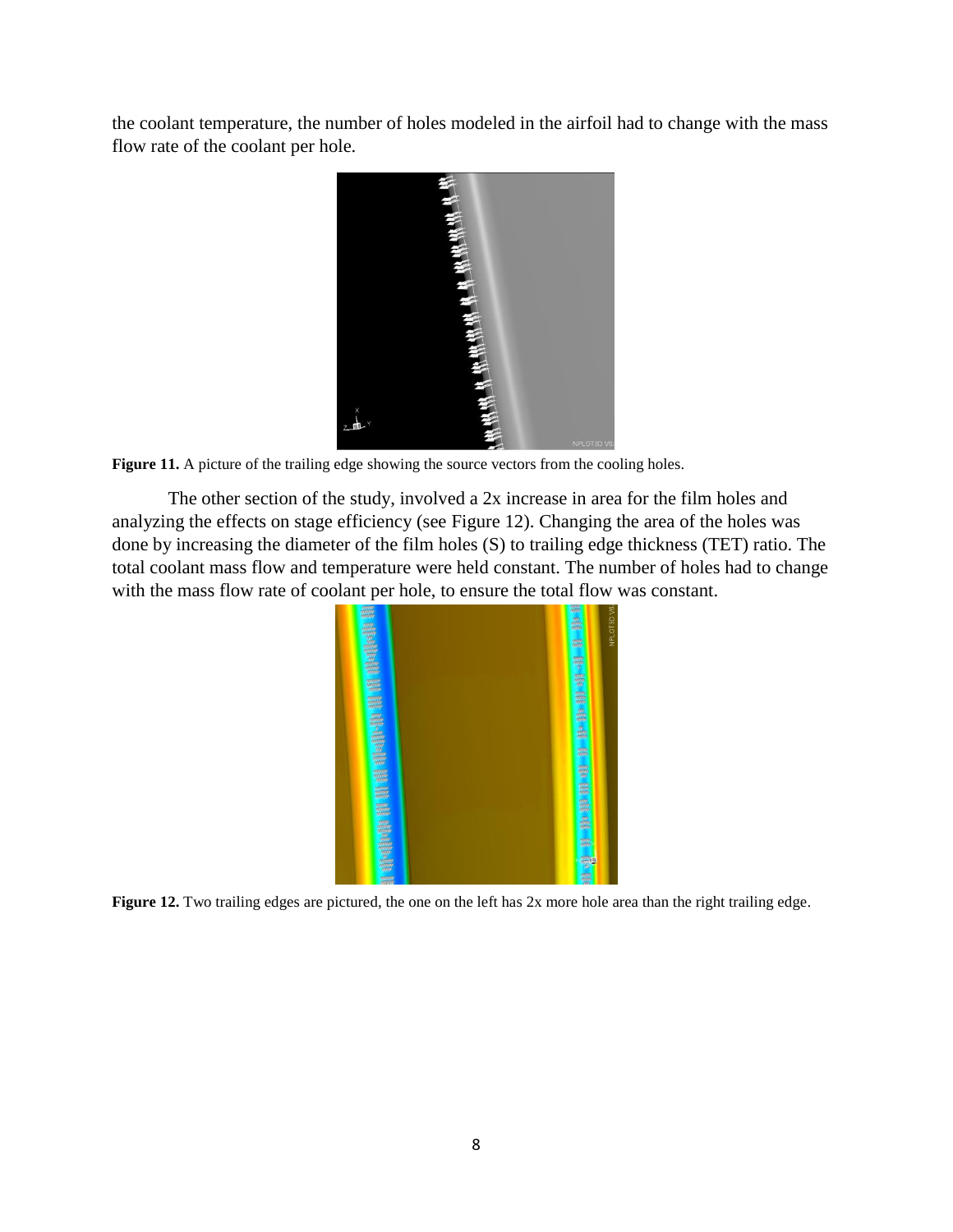The Mach number ratio is the Mach number of the coolant (Ma, c) per the Mach number of the mainstream flow (Ma, m). To make the Mach number ratio vary consistently, the number of holes on the airfoil were changed by adding and subtracting 30 holes to the baseline case. In Figure 13 it can be seen, that as the Mach number ratio increases the loss also increases. A higher coolant to mainstream temperature ratio (TTc/TTm) showed similar loss to the lower temperature ratio, except at higher Mach number ratios where it had more loss.



Figure 13. Plot of the stage 1 delta efficiency vs. the Mach number ratio at two different coolant temperatures.

The second section of the trailing edge cooling study kept the total flow constant, along with the temperature of the coolant flow. In order to double the film hole area, the number of holes were changed along with the mass flow rate. This enabled the total flow to be constant and the Mach number ratio consistent with other cases. As seen in Figure 14 the higher diameter to trailing edge thickness ratio peaks and then loses efficiency. The smaller diameter to trailing edge thickness ratio loses efficiency as well. The reason for this "peak" in the higher ratio curve is probably due to wake filling. Wake filling is when the cooling jets add some flow to the wake just behind the airfoil that counteracts some loss that would have otherwise occurred there because of the flow around the trailing edge. Ideally a trailing edge would have a lot of holes with a high Mach number ratio because it would increase the wake filling. However, if the number of holes increases, the Mach number ratio must decrease to keep a constant total flow. This explains why there is a peak, which is it at the optimum level of efficiency for wake filling.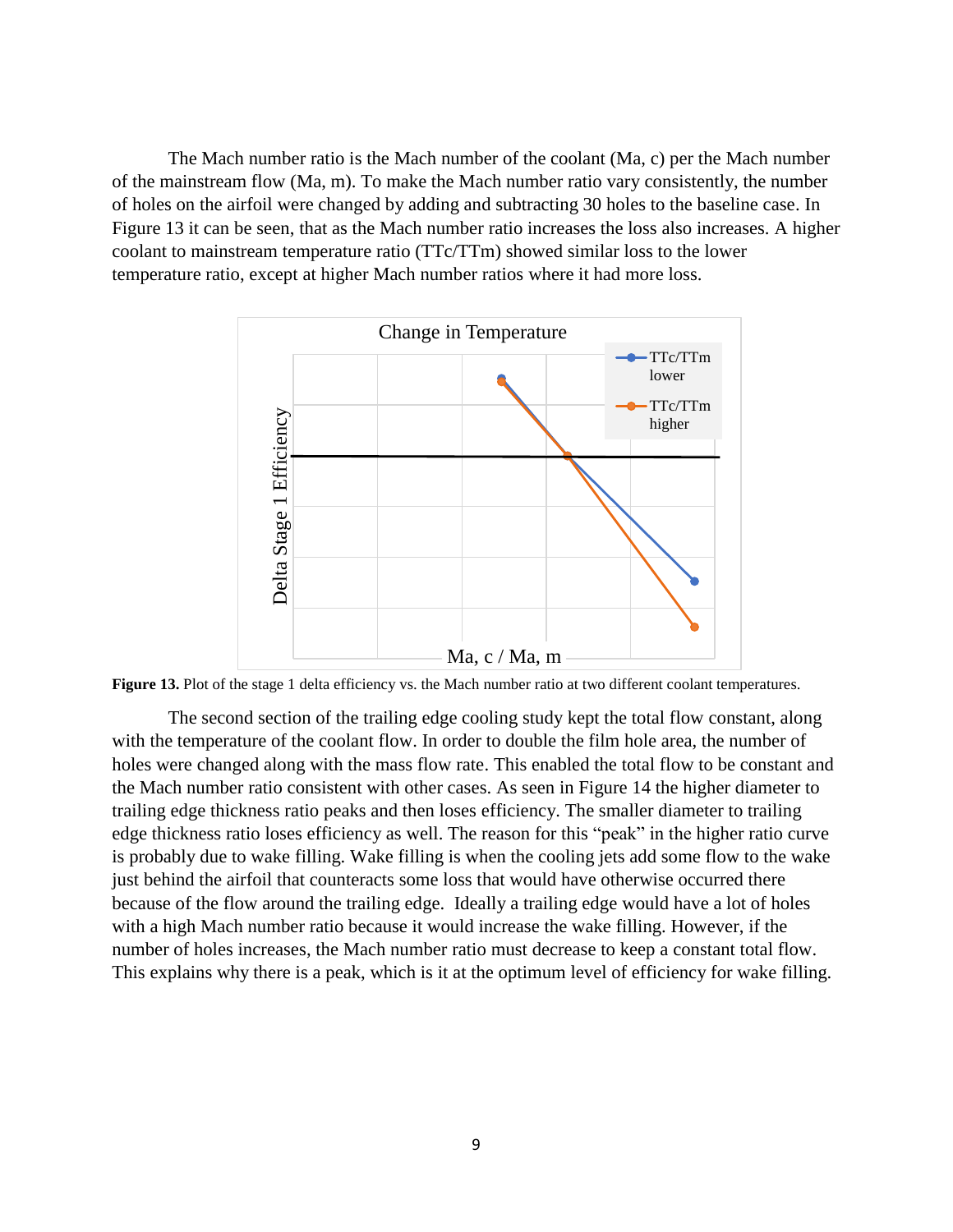

**Figure 14.** Plot of the delta efficiencies vs. the Mach number ratio.

Figure 15 shows that as the pitch to diameter  $(P/D - 1)$  decreases the pitch must decrease as the diameter is constant. The pitch decreases by adding more holes. Therefore, a similar peak is noticed due to the radial filling. The more holes the more the more the wake is filled and thus the better efficiency. The wake filling depends on both the Mach number ratio and pitch to diameter.



Figure 15. A plot of the delta efficiencies vs. the Pitch / Diameter -1.

## **6. Conclusions and Future Work**

Overall the best trailing edge shape was the ellipse, because it prolonged separation until farther downstream which allowed for better efficiency due to the thinner trailing edge. The best cooling parameters for the trailing edge was at the peak in the plots of delta efficiency vs. the